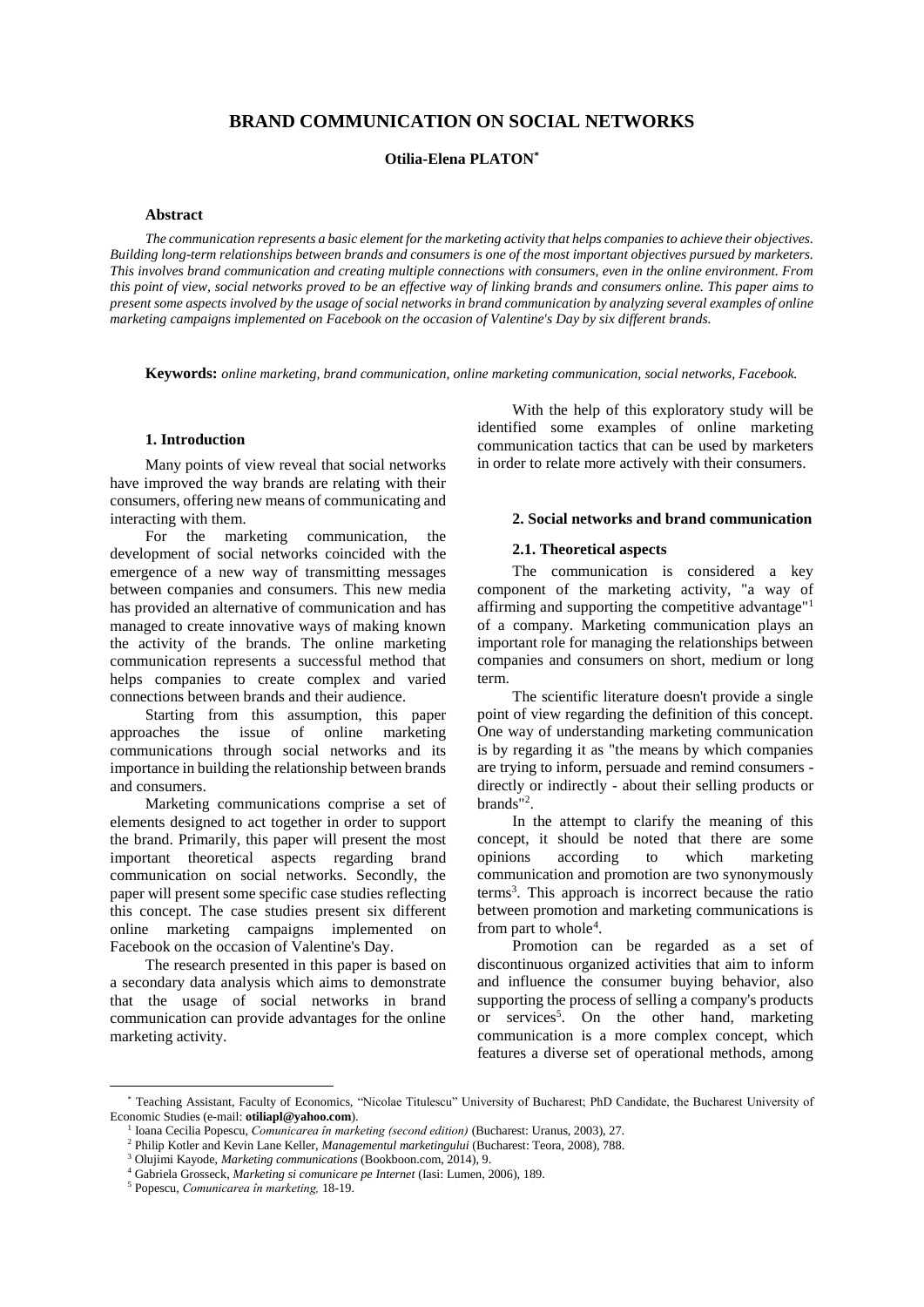which the promotion is just one of the several specific methods used for communication between a company and its audience<sup>6</sup>.

Marketing communication can be classified in two categories, depending on the content or the nature of the methods and techniques used<sup>7</sup>, namely:

- *promotional communication*: is using temporary promotional tools such as advertising, public relations, sales promotion, direct marketing, sales force etc.

- *continuous communication*: is using permanent tools such as the brand, the packaging, the price etc.

These forms of communication are complementary and are mutually reinforcing, acting coherently in meeting the company's overall marketing objectives.

Within the continuous communication tools, the brand plays a significant role, which is why marketing communications can be seen as the brand's voice<sup>8</sup>, representing an important tool that can be used for starting a dialog and building a relationship between a brand and its consumers. Marketing communication represents "the ensemble of all the elements included in the marketing mix of a brand"<sup>9</sup> , each of those elements serving to support the overall message of the brand. Marketing communication may prove to be a source of competitive advantage for brands.

Therefore the brand is a key component of the marketing communication<sup>10</sup>. The valorisation of the brand's communicational equity must be realized carefully due to the brand's capacity to transmit messages and influence the consumers.

The Internet is a communication medium that can be used independently or integrated for marketing communication purposes. The use of the Internet is associated with the improvement of the communication process in terms of addressing the consumers. On the Internet, the marketing communication process must adapt and it should be conducted at both an informational and a relational  $level<sup>11</sup>$ .

The use of the online marketing communication may prove successful in terms of supporting the brand's message. Online marketing communication provides an opportunity for companies to develop the brand's relationship with its consumers.

The emergence of social media was occasioned by the evolution of the Internet from a repository of information and static communication technologies into a multidirectional communication space $12$ . This evolution was fulfilled by the transition from Web 1.0 to Web 2.0. Based on the specific features of Web 2.0, social media managed to improve the interaction and communication between individuals by means of a wide range of tools, applications and specific services.

Among all of the social media tools, social networks are those that meet the highest growth today and enjoy the greatest popularity among Internet users.

 The pace with which social networks have increased globally is impressive. At the end of 2014, the total number of social networks users reached 1.8 billion persons<sup>13</sup>. The largest number of users was registered by Facebook, which totaled about 1.39 billion members. Used in a coordinated manner, this network can prove to be very successful for brand communication. By using some specific tehniques, like contests and incentives, the promotional communication can support the brand coomunication and can stimulate the consumers to interact with the brand.

### **2.2. Case studies**

This paper analyses six different Facebook campaigns organized on the occasion of Valentine's Day by brands such as: Paralela 45 (tourism agency), Garnier BB Cream (cosmetic products), Huawei Romania (telecommunications equipment), Durex (personal care products), Sensiblu (pharmaceuticals) and Garanti Bank (banking services). These case studies were chosen because they reflect a variety of brands that are using social networks for marketing communication purposes. All of the campaigns were analysed using Facebrands Pro, a social media tool providing analytics for Facebook pages.

### **2.2.1. Paralela 45 – Surprise your loved one with a special gift for Valentine's Day**

The campaign developed by Paralela 45 took place between January, 23 and February 13, 2015. To enter the contest, each user had to post a photo in which he/she appeared next to their loved one and to add a description regarding how much they love each other and how much they deserve to earn the prize. The prize consisted of a two-night vacation in Sinaia.

At the end of the campaign, on February 13, 2015, the total number of the page fans was 45,733, with 13.02% (5,268 fans) more than at the beginning of the campaign. The average growth speed was of +251 fans per day. The total number of engaged fans during the campaign was 3,193 (21.17% of overall engaged users of the page) and the engagement rate reached the average value of 6.98% of all page fans.

The contest generated a rapid increase in the number of page fans, and also a high level of engagement among the fans. The increase of the total fans number was registered especially at the beginning

 $\overline{a}$ 

<sup>6</sup> Popescu, *Comunicarea în marketing,* 20.

<sup>7</sup> Grosseck, *Marketing si comunicare pe Internet*, 188-189.

<sup>8</sup> Kotler and Keller, *Managementul marketingului*, 788.

<sup>9</sup> Shimp, 1997 *apud* Popescu, *Comunicarea în marketing,* 20.

<sup>10</sup> Popescu, *Comunicarea în marketing,* 58.

<sup>11</sup> Vasile Tran and Irina Stănciugelu, *Teoria comunicării (second edition)* (Bucharest: Comunicare.ro, 2003), 57.

<sup>12</sup> Horea Mihai Bădău, *Tehnici de comunicare în social media* (Iasi: Polirom, 2011), 26.

<sup>&</sup>lt;sup>13</sup> "Statistics and facts about Social Networks", Statista, accessed January 20, 2015, www.statista.com/topics/1164/social-networks.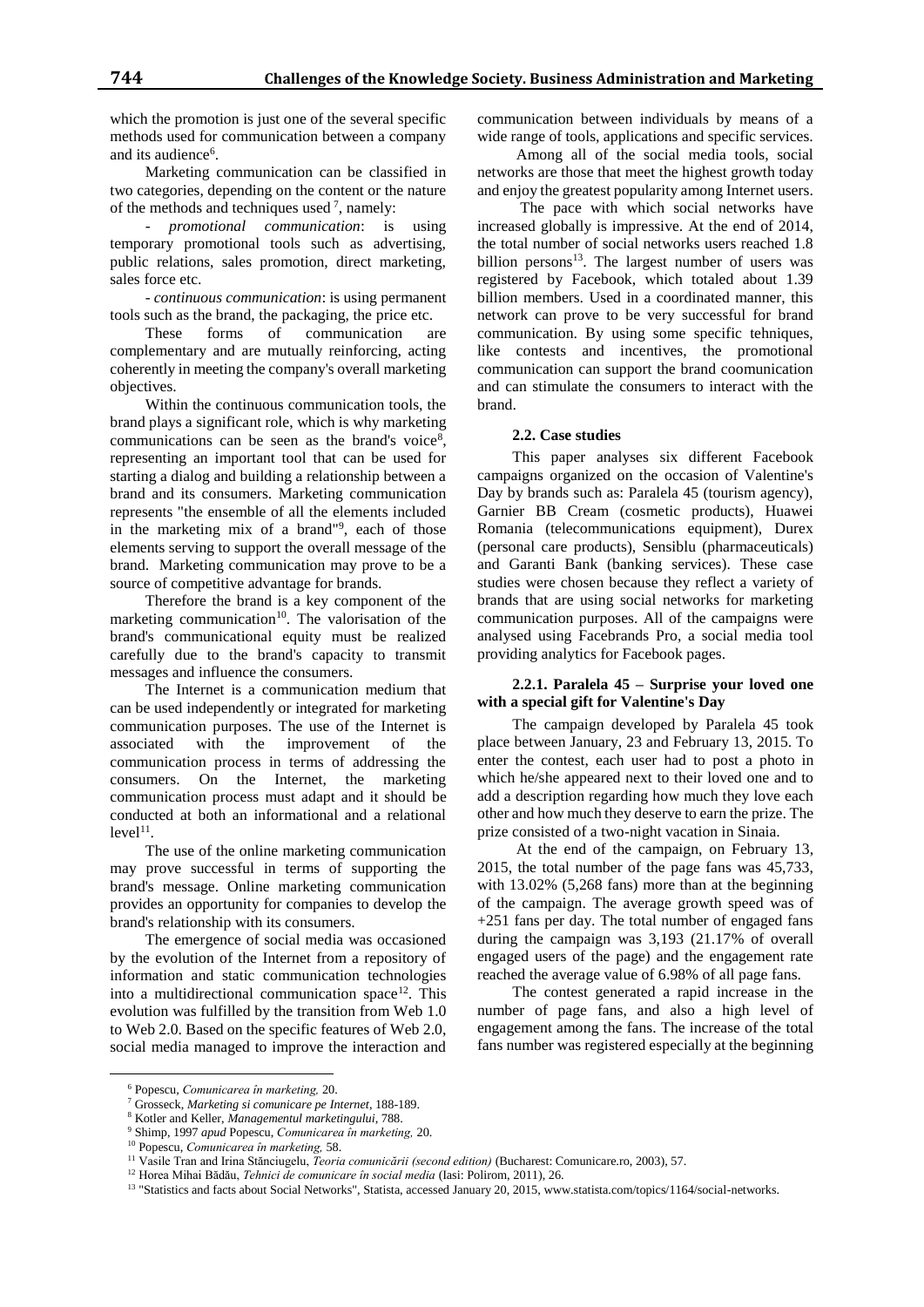of the campaign, while a high level of engagement was achieved only in the second part of the campaign, as shown below:



**Source: Facebrands Pro, 2015.** 

In terms of interactivity and loyalty, most of the fans interacted only once with the brand during this campaign, as shown below:

| Interactivity levels |      |  |  |  |
|----------------------|------|--|--|--|
| 1                    | 2483 |  |  |  |
| activities           | fans |  |  |  |
| 2                    | 531  |  |  |  |
| activities           | fans |  |  |  |
| $3-4$                | 332  |  |  |  |
| activities           | fans |  |  |  |
| $5 - 7$              | 199  |  |  |  |
| activities           | fans |  |  |  |
| $8-10$               | 101  |  |  |  |
| activities           | fans |  |  |  |
| $11+$                | 256  |  |  |  |
| activities           | fans |  |  |  |

| Loyalty levels    |           |        |
|-------------------|-----------|--------|
| 1 active days     | 2604 fans | 66.72% |
| 2 active days     | 538 fans  | 13.78% |
| 3-4 active days   | 343 fans  | 8.79%  |
| 5-7 active days   | 194 fans  | 4.97%  |
| 8-10 active days  | 82 fans   | 2.10%  |
| $11+$ active days | 142 fans  | 3.64%  |
| Total             | 3903 fans | 100%   |

**Source: Facebrands Pro, 2015.**

The administrators of Paralela 45 page posted a total number of 204 different activities during the analysed period. The structure of the posts by type of content and the average number of triggered interactions per post for this period were:

| Posts by type of content |                  | Interaction trigger rate by<br>type           | Commens | Likes           | <b>Shares</b> |
|--------------------------|------------------|-----------------------------------------------|---------|-----------------|---------------|
| Photo                    | 183              | 87,72                                         | 1,1     | 76,92           | 9,69          |
| Link                     | 17               | 58,94                                         | 0,12    | 51,94           | 6,88          |
| Video                    | 4                | 25,25                                         | 0,25    | 20,75           | 4,25          |
| Total                    | 204<br>C ------- | $\mathbf{E} \sim \mathbf{E} \cdot \mathbf{E}$ | ----    | .1. D.<br>901 E |               |

**Source: Facebrands Pro, 2015.** 

The fans posted 18 different activities during the same period, namely 13 link posts, 3 status posts, 1 photo post and 1 video post.

#### **2.2.2. Garnier BB Cream – Poetry of love**

The campaign developed by Garnier Romania for Garnier BB Cream took place during the period February 1-28, 2015 and was implemented by means of a dedicated Facebook application. In order to participate to the campaign, the consumers had to use the application named "Poetry of Love", available on the official Garnier Romania Facebook page, write a stanza and share it with a friend. To enter the draw for one of the prizes, the consumers had to purchase at least one Garnier BB Cream product and write the product code in the application. The list of prizes contained 28 personalised t-shirts and two romantic weekends at a tree house.

At the end of the campaign, on February 28, 2015, the total number of page fans was 256,766, with 0.74% (1,877 fans) more than at the beginning of the campaign. The average growth speed was of  $+70$  fans per day. The total number of engaged fans during the campaign was 3,553 (4.95% of overall engaged users of the page) and the engagement rate reached the average value of 1.38% of all page fans. At the end of the campaign the poetry of love had 810 different stanzas.

During the analysed period, the fanbase evolution was positive and the fans activity showed a significant increase.

Regarding the interactivity and loyalty of the fans, most of them interacted only once with the brand during this period, as shown below: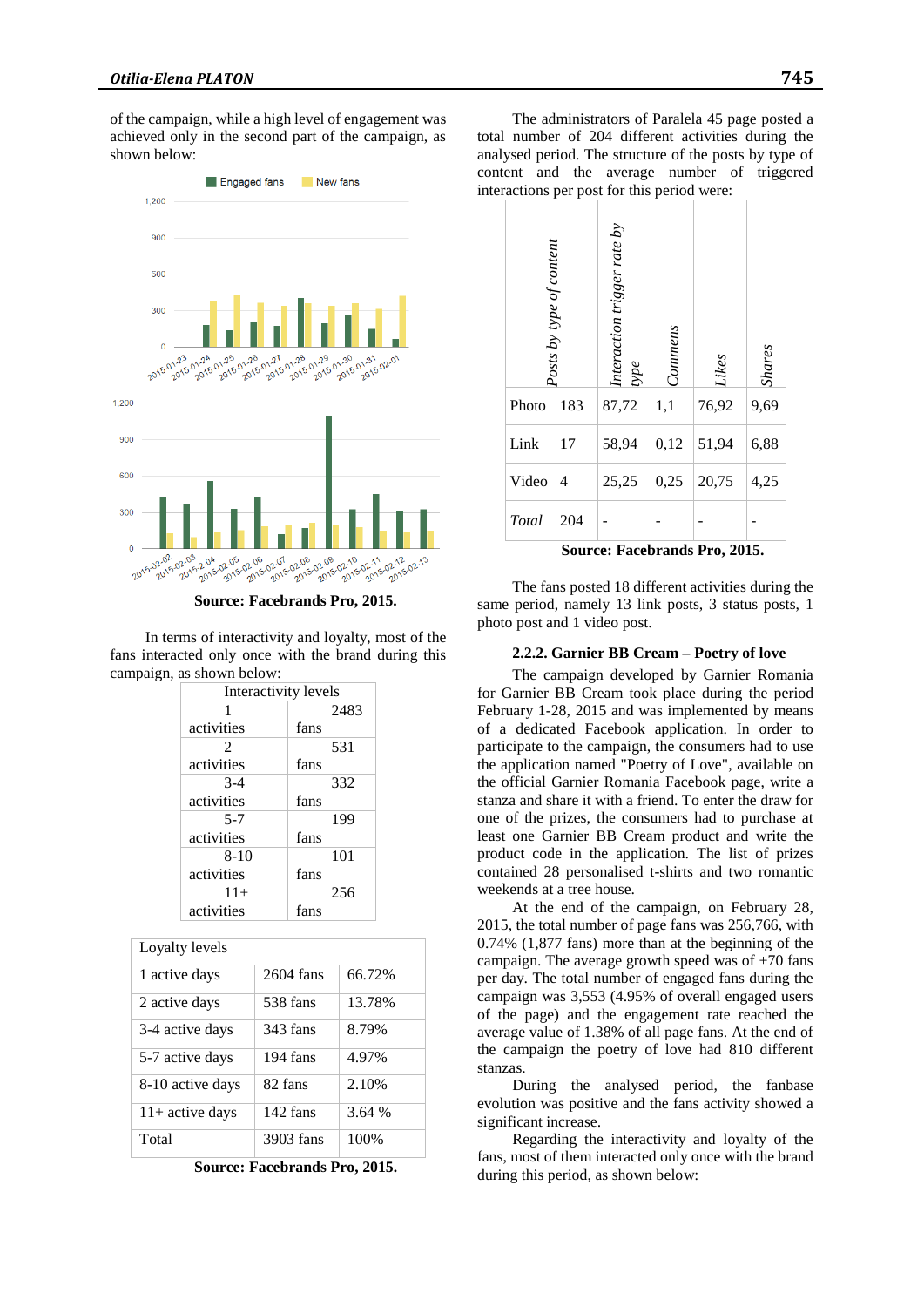| Interactivity levels |           |
|----------------------|-----------|
| 1 activities         | 3116 fans |
| 2 activities         | 246 fans  |
| 3-4 activities       | 108 fans  |
| 5-7 activities       | 42 fans   |
| 8-10 activities      | 12 fans   |
| $11+$ activities     | 28 fans   |

## Loyalty levels

| 1 active days     | 3277 fans | 92.23%   |
|-------------------|-----------|----------|
| 2 active days     | 166 fans  | 4.67%    |
| 3-4 active days   | 62 fans   | 1.75%    |
| 5-7 active days   | 21 fans   | 0.59%    |
| 8-10 active days  | 15 fans   | 0.42%    |
| $11+$ active days | 12 fans   | $0.34\%$ |
| Total             | 3553 fans | 100%     |

**Source: Facebrands Pro, 2015.** 

The peaks of engagement were reached right before and after Valentine's Day.



The administrators of Garnier Romania page posted a total number of 25 different activities during the analysed period. The structure of the posts by type of content and the average number of triggered interactions per post for this period were:



On the other hand, the fans posted 16 different activities during the same period, namely 10 status posts, 3 link posts and 3 photo posts.

### **2.2.3. Huawei Romania – Find a pair to your phone!**

The campaign developed by Huawei Romania took place during the period February 1-15, 2015 and was implemented through a dedicated Facebook application. In order to participate, the consumers had to buy a Huawei Ascend P7 smartphone from Vodafone Romania and to enter the product code in the application. The list of prizes consisted of two Huawei Ascend P7 smartphones and 300 sets containing a phone pouch and a 4GB USB stick.

On February 15, 2015, the total number of page fans was 120,252, with 1.26% (1,494 fans) more than at the beginning of the campaign. The average growth speed was of +107 fans per day. The total number of engaged fans during the campaign was 5,118 (12.94% of overall engaged users of the page) and the engagement rate reached the average value of 4.26% of all page fans.

The fans engagement was more pronounced on the second week of the campaign, when it was also registered an increase of the fan number.

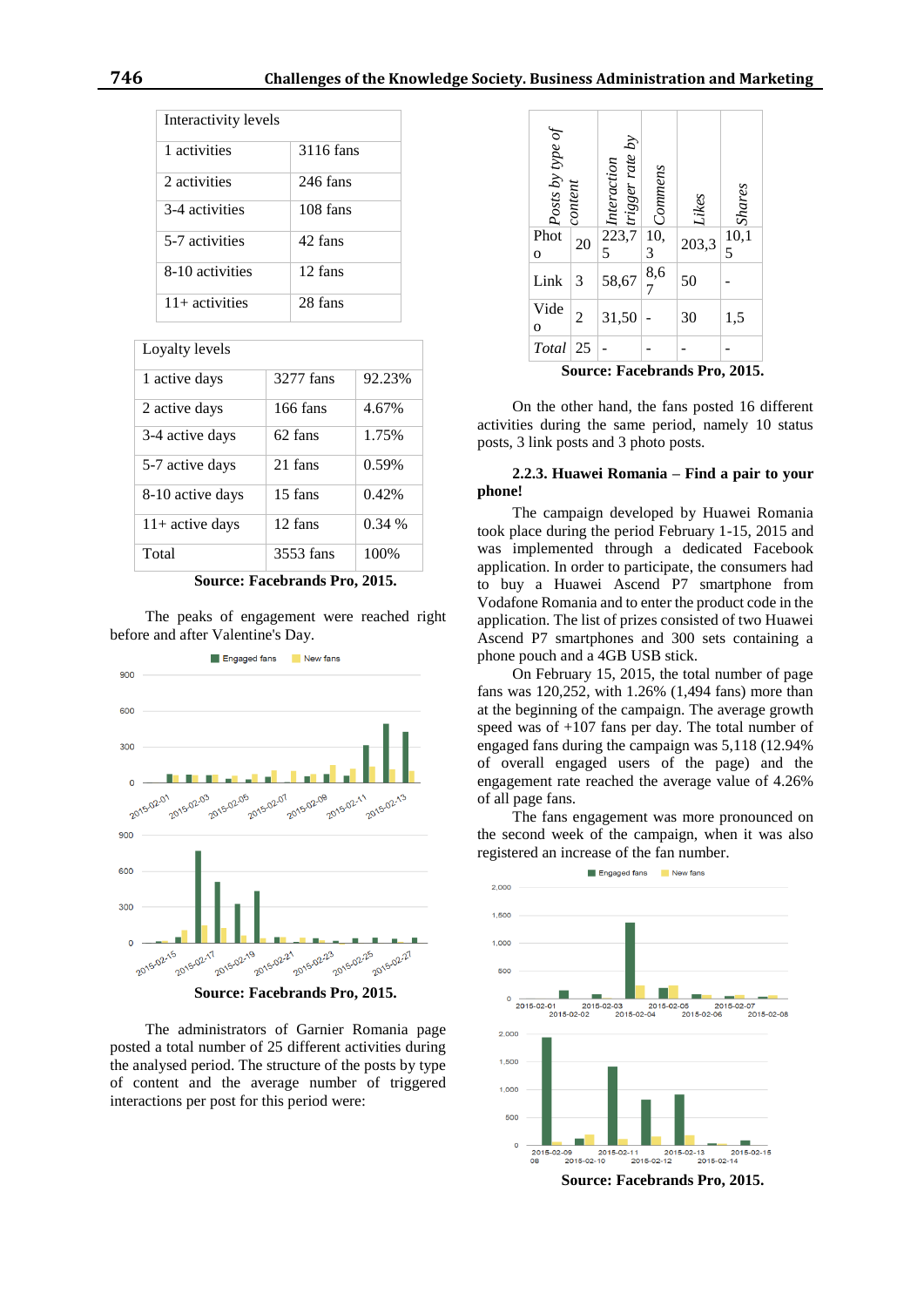Most of the fans interacted only once with the brand during this period, as shown below:

| Interactivity levels |           |  |  |
|----------------------|-----------|--|--|
| 1 activities         | 3823 fans |  |  |
| 2 activities         | 798 fans  |  |  |
| 3-4 activities       | 336 fans  |  |  |
| 5-7 activities       | 77 fans   |  |  |
| 8-10 activities      | 31 fans   |  |  |
| $11+$ activities     | 52 fans   |  |  |

Lovalty levels

| 1 active days     | 3903 fans | 76.26% |
|-------------------|-----------|--------|
| 2 active days     | 775 fans  | 15.14% |
| 3-4 active days   | 317 fans  | 6.19%  |
| 5-7 active days   | 74 fans   | 1.45%  |
| 8-10 active days  | 30 fans   | 0.59%  |
| $11+$ active days | 19 fans   | 0.37%  |
| Total             | 5118 fans | 100%   |

**Source: Facebrands Pro, 2015.** 

The administrators of Huawei Romania page posted a total number of 29 different activities during the analysed period, consisting of 28 photo posts and 1 video post. The structure of the posts by type of content and the average number of triggered interactions per post for this period were:

| Posts by type of content      |    | $\frac{1}{28}$ <i>lnteraction trigger rate</i><br>$\frac{1}{2}$ <i>by type</i> | Commens | Likes      | <b>Shares</b> |
|-------------------------------|----|--------------------------------------------------------------------------------|---------|------------|---------------|
| Photo                         | 28 | 5                                                                              | 7,68    | 278,1<br>4 | 1,93          |
| Vide<br>$\mathbf 0$           | 1  | 22                                                                             | 1       | 21         |               |
| Total                         | 29 |                                                                                |         |            |               |
| Source: Facebrands Pro, 2015. |    |                                                                                |         |            |               |

The total number of fan posts was 19, represented by 17 status posts, 1 photo post and 1 link post.

### **2.2.4. Durex – Why not offer something different?**

The campaign developed by Durex Romania took place between 1<sup>st</sup> of February and 31<sup>st</sup> of March, 2015 and was implemented through a dedicated Facebook application, called "Give him/her something different!". To enter the contest, the consumers had to

first purchase one of the Durex products and then enter the application. After playing a 30 seconds game and introducing the product code, they could enter the draw for winning one of the 10 prizes consisting of a hot-air balloon ride near Bucharest.

After one and a half month of campaign, the total number of page fans was 362,482, with 2.44% (8,649 fans) more than at the beginning of the campaign. The average growth speed was of +222 fans per day. The total number of engaged fans during the campaign was 18,697 (16.08% of overall engaged users of the page) and the engagement rate reached the average value of 5.16% among all page fans.

The engagement peaks were reached right on Valentine's Day and at the beginning of the second month of the campaign.



**Source: Facebrands Pro, 2015.** 

During the analyzed period, most of the fans have interacted only once with the brand, as following: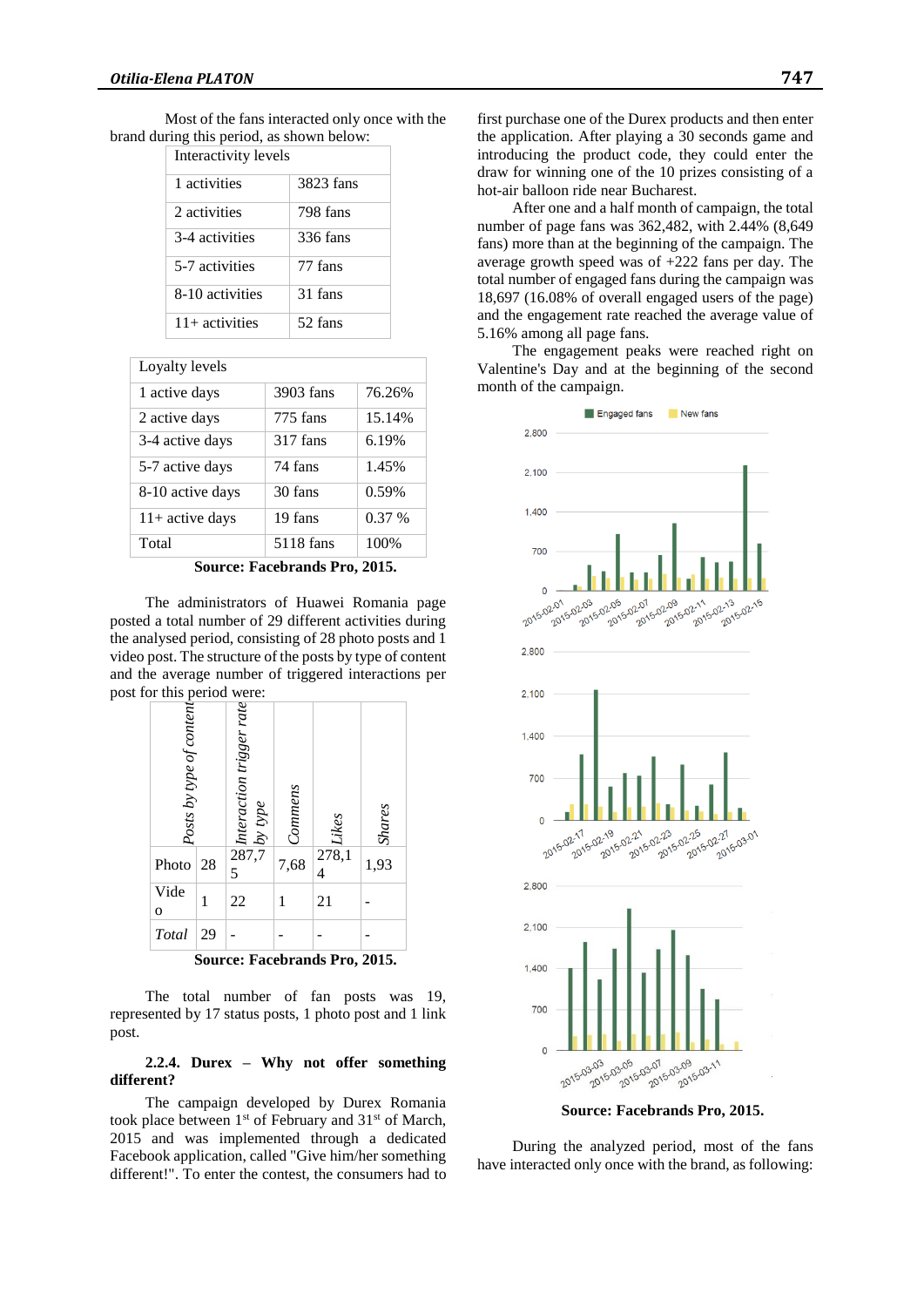| Interactivity levels |            |  |
|----------------------|------------|--|
| 1 activities         | 12127 fans |  |
| 2 activities         | 3145 fans  |  |
| 3-4 activities       | 1891 fans  |  |
| 5-7 activities       | 795 fans   |  |
| 8-10 activities      | 322 fans   |  |
| $11+$ activities     | 416 fans   |  |

Loyalty levels

| 1 active days     | 12432 fans | 66.49% |
|-------------------|------------|--------|
| 2 active days     | 3145 fans  | 16.82% |
| 3-4 active days   | 1758 fans  | 9.40%  |
| 5-7 active days   | $725$ fans | 3.88%  |
| 8-10 active days  | 297 fans   | 1.59%  |
| $11+$ active days | 340 fans   | 1.82 % |
| Total             | 18697 fans | 100%   |

**Source: Facebrands Pro, 2015.** 

The administrators of Durex Romania page posted a total number of 52 different activities during the analysed period, consisting of 52 photo posts. The average number of triggered interactions per post during this period was:



The total number of fan posts was 29, represented by 23 link posts, 3 photo posts, 2 status posts and 1 video post.

### **2.2.5. Sensiblu – How did you meet your half?**

The contest organized by Sensiblu took place between  $11<sup>th</sup>$  and  $12<sup>th</sup>$  of February, 2015. In order to participate, the users had to post a comment describing how they met their loved one. Three of the most

 $\overline{a}$ 

interesting posts were awarded with a set of cosmetic products.

According to Facebrands data, at the end of the contest, the total number of page fans was 105,926, with a fan variation of 77 persons. According to the Sensiblu Facebook page, the contest post registered 476 likes, 404 comments and 232 shares.

# **2.2.6. Garanti Bank – The Valentine's Day surprise**

The contest organized by Garanti Bank on its Facebook page took place on February 11, 2015. To enter the contest, the users had to leave a comment on the contest post writing three words that define Valentine's Day in his/hers opinion. The list of prizes contained 10 boxes of chocolates.

According to Facebrands data, at the end of the contest the total number of page fans was 212,747, with a fan variation of 94 persons.

#### **3. Conclusions**

The case studies presented in this paper make possible the formulation of some recommendations for brand communication on social networks.

The use of social networks, or more specifically the use of Facebook, can generate an increase of the consumers' interest for a brand. All these case studies demonstrate that a large number of consumers can be involved in a brand communication activity, especially if the campaigns are offering significant incentives to the consumers.

Facebook is a powerful online marketing tool for brands. Facebook offers the opportunity to create dedicated applications for marketing campaigns, facilitating the development of promotional activities, like contests. Contests are an attractive way of interacting with a large number of consumers on Facebook, due to the fact that the users can obtain some specific benefits from the interaction with the brand. Contests draw the attention of many users which is why they are a popular method to raise the interest among consumers. Promotional communication on Facebook can be used both on short term, to stimulate the sales, and also on long term, to help the developing of the brand community. As it was shown, in all six cases, the brand's fanbase raised at the end of the campaigns and the brand community was enlarged. But for a brand it is not enough to create large communities around it. The communities must be involved in specific interactions with the brand and the companies should create a close and continuous relationships with their consumers<sup>14</sup>. Social networks are not primarily a place to advertise, but a place to communicate and strengthen relationships<sup>15</sup>.

<sup>&</sup>lt;sup>14</sup> Otilia-Elena Platon, Irina Iosub, and Mihail-Cristian Ditoiu, "An analysis of the AIDAT model based on Facebook promotional contests", Procedia Economics and Finance 15 (2014): 1570, accesed March 5, 2015. http://www.sciencedirect.com/science/article/pii/ S2212567114006273.

<sup>&</sup>lt;sup>15</sup> Platon, Iosub and Ditoiu, "An analysis of the AIDAT model", 1571.